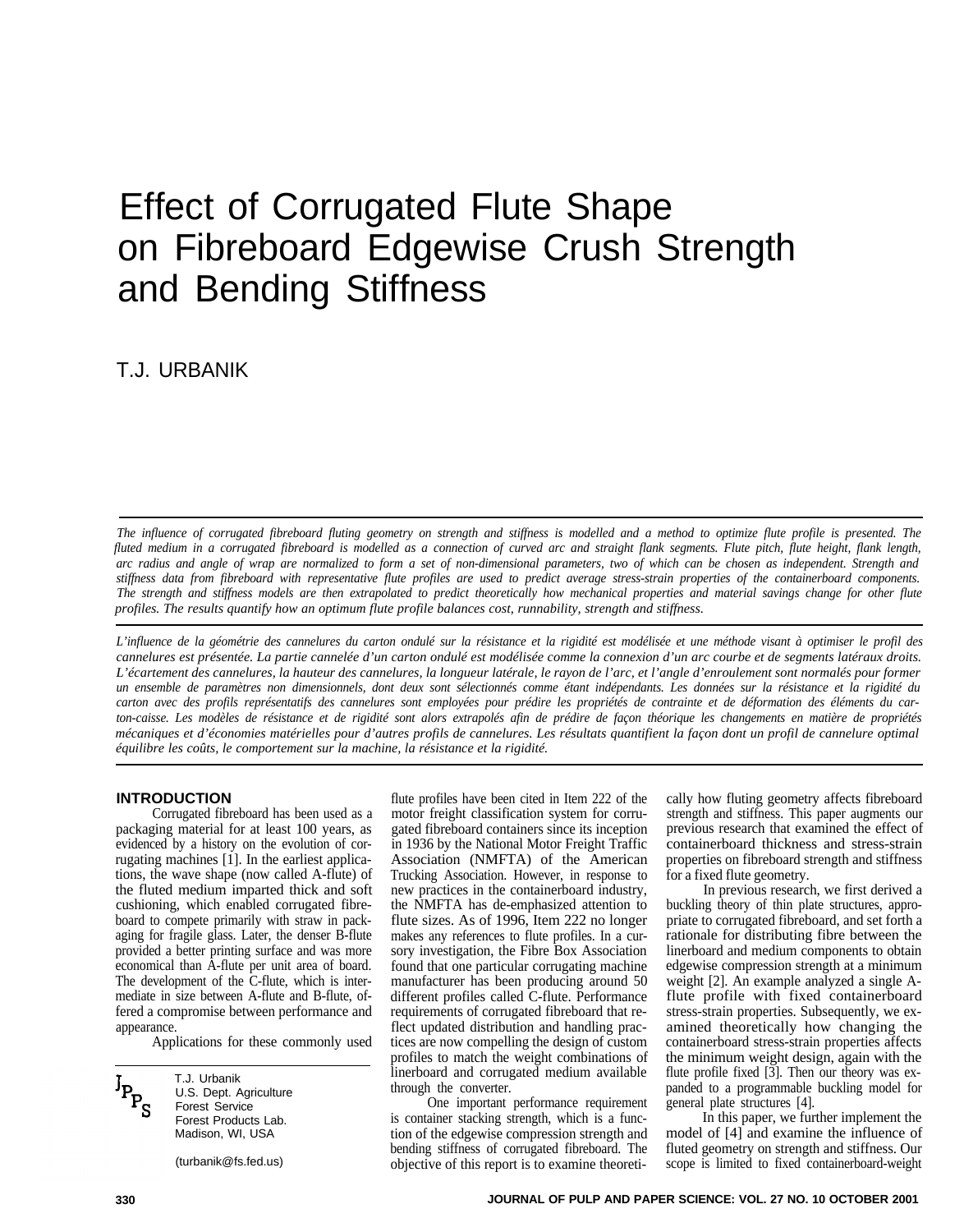grades and to fixed stress-strain properties. The collective principles of this and previous research [2–4] can provide the basis for determining optimum containerboard weight, stressstrain property, and flute shape combinations.

# **BASIC GEOMETRY**

The machined surface geometry of most corrugating rolls can be characterized by a sequence of arc sections connected by straight line tangents. The actual shape fabricated into the corrugated fibreboard is a complicated function of numerous process variables and the elastic interaction between paper components subjected to stretching and frictional forces. Previous researchers have sought to simplify the geometry and have advocated sinusoidal, elliptical and trapezoidal shapes, but such shape functions tend to limit the accuracy in accounting for the true fluted length of the corrugated medium and the resulting cost.

Fortunately, the observed shape of defect-free board is close enough to an arc-andtangent profile to obviate a messy kinematic analysis, although such an analysis might be important to the equipment developer. The arcand-tangent geometry proposed here is shown in Fig. 1. Flute pitch  $\vec{P}$ , flute height *H* and tip radius *R* dimensions are of the middle plane through the corrugated medium, with top-tobottom symmetry. The tip radius *r* and the root radius *r'* of the corrugating rolls differ by at least the caliper  $T<sub>m</sub>$  of the corrugated medium. (In our discussions, caliper *T* is used to designate the surface-to-surface thickness. Later, effective thickness *t* is introduced to designate an equivalent thickness for dealing with stiffness effects.)

Arc-and-tangent corrugations have been analyzed previously for applications to metal roofing, siding and drainage conduits. At first, moment of inertia calculations were of interest [5], but the calculations as presented depend on the graphical determination of various inputs. Wolford [6] generalized the analysis and offered a set of closed form equations. Lou et al. [7] compared the arc-and-tangent 'geometry with sinusoidal and semi-elliptical models and added the fibreboard facings to derive a more general plate bending theory.

Our geometry as shown in Fig. 1 yields a set of equations with more general input parameters than those given in Wolford [6]. and it is more applicable to corrugated fibreboard. Similarity between the two triangles in Fig. 1 establishes the relationships

$$
\frac{L}{R} = \frac{H - 2R(1 - \cos\beta)}{R \sin\beta} = \frac{P/2 - 2R \sin\beta}{R \cos\beta} \quad (1)
$$

where  $L$  is the length of the flank component in the model. The characterization is more readily obtained in terms of *R* instead of *r* and *r'.* The angle of wrap **q** is related to the half-angle  $\beta$  = *q* /2, as shown. The take-up factor *TF,* defined as the ratio of the length of the unfluted corrugated medium to the length of the fluted geometry, is given by



**Fig. 1. Arc-and-tangent model through middle plane of corrugated medium.** 

|                  | <b>TABLE I</b><br><b>RELATIONSHIPS AMONG NON-DIMENSIONAL PARAMETERS</b><br>WHEN P, H AND R ARE KNOWN                           |
|------------------|--------------------------------------------------------------------------------------------------------------------------------|
| <b>Parameter</b> | <b>Equivalent expression</b>                                                                                                   |
| $\beta$          | $\frac{1}{2}$ + tan <sup>-1</sup> $\left( \frac{2(H/R)-4}{P/R} \right)$<br>$\sqrt{4(H/R)^{2}-16(H/R)+(P/R)^{2}}$<br>$tan^{-1}$ |
|                  | $\frac{P/R - 4 \sin \beta}{(P/R)\cos \beta} + \frac{4\beta}{PIR}$                                                              |
| TF               | 2 cos $\beta$ + 2 $\beta$ sin $\beta$ + H / R - 2<br>$(H/R-2)$ cos $\beta$ + 2                                                 |
|                  | $(2\beta H / P - 1)\cos \beta - (\beta + 2H / P)\sin \beta + 1$<br>$\cos \beta - 1$                                            |

| <b>TABLE II</b><br><b>RELATIONSHIPS AMONG NON-DIMENSIONAL PARAMETERS</b><br>WHEN P, H AND TF ARE KNOWN |                                                                                               |  |  |  |  |  |  |  |
|--------------------------------------------------------------------------------------------------------|-----------------------------------------------------------------------------------------------|--|--|--|--|--|--|--|
| <b>Parameter</b>                                                                                       | <b>Equivalent expression</b>                                                                  |  |  |  |  |  |  |  |
| $\beta$                                                                                                | $\sin^{-1} \left( \frac{(2 \beta (H/P) - TF - 1)\cos \beta + TF + 1}{\beta + 2(H/P)} \right)$ |  |  |  |  |  |  |  |
| $\overline{P}$<br>$\overline{R}$                                                                       | $4(\beta - \tan \beta)$<br>TF – sec $\beta$                                                   |  |  |  |  |  |  |  |
| H                                                                                                      | H P                                                                                           |  |  |  |  |  |  |  |
| $\overline{R}$                                                                                         | $\overline{P}$ R                                                                              |  |  |  |  |  |  |  |

$$
TF = \frac{2L + 2Rq}{P}(2)
$$

There is a benefit to expressing the basic geometry in terms of the non-dimensional parameters *P/R, H/R, H/P TF* and *ß,* in that, given any two of these parameters, the remaining three are determinable from Eqs. (1) and (2). A set of relationships among these parameters is given in Tables I and II. If *P, H* and *R* are known from the corrugating rolls, Table I can be used to determine  $\beta$  in terms of  $H/R$  and  $P/R$ , followed by the solution for  $TF$  in terms of  $\beta$  and either *P/R, H/R* or *H/P.* Sometimes *R* is unknown, but *P, H* and *TF* can be determined from the combined corrugated fibreboard. For this case, Table II gives solutions for *ß* in terms of *H/P, TF* and an estimated *ß,* for *P/R* in terms of  $\beta$  and *TF* and for *H/R* in terms of *H/P* and *P/R*.

Note that  $\beta$  in Table II needs to be computed with successive iterations. Thus, an initial estimate, i.e.  $\beta = 1$ , yields an improved estimate, etc. until convergence.

In examining graphically the relationships among the various non-dimensional parameters, *TF* and *q* were chosen as the independent variables. Figure 2 shows contours of constant levels of *H/P* and *P/R* corresponding to variations in *TF* and *q* Figure 2 was produced from the relationships given in Tables I and II over a range of interest typical of conventional corrugated fibreboard profiles. At a point (off the graph) where  $P/R = 4$ ,  $H/P = 0.5$  and  $q =$ 180°, the geometry would consist of a connection of semicircular arcs without connecting flanks. As *R* approaches 0, *P/R* approaches infinity and the geometry in the upper left corner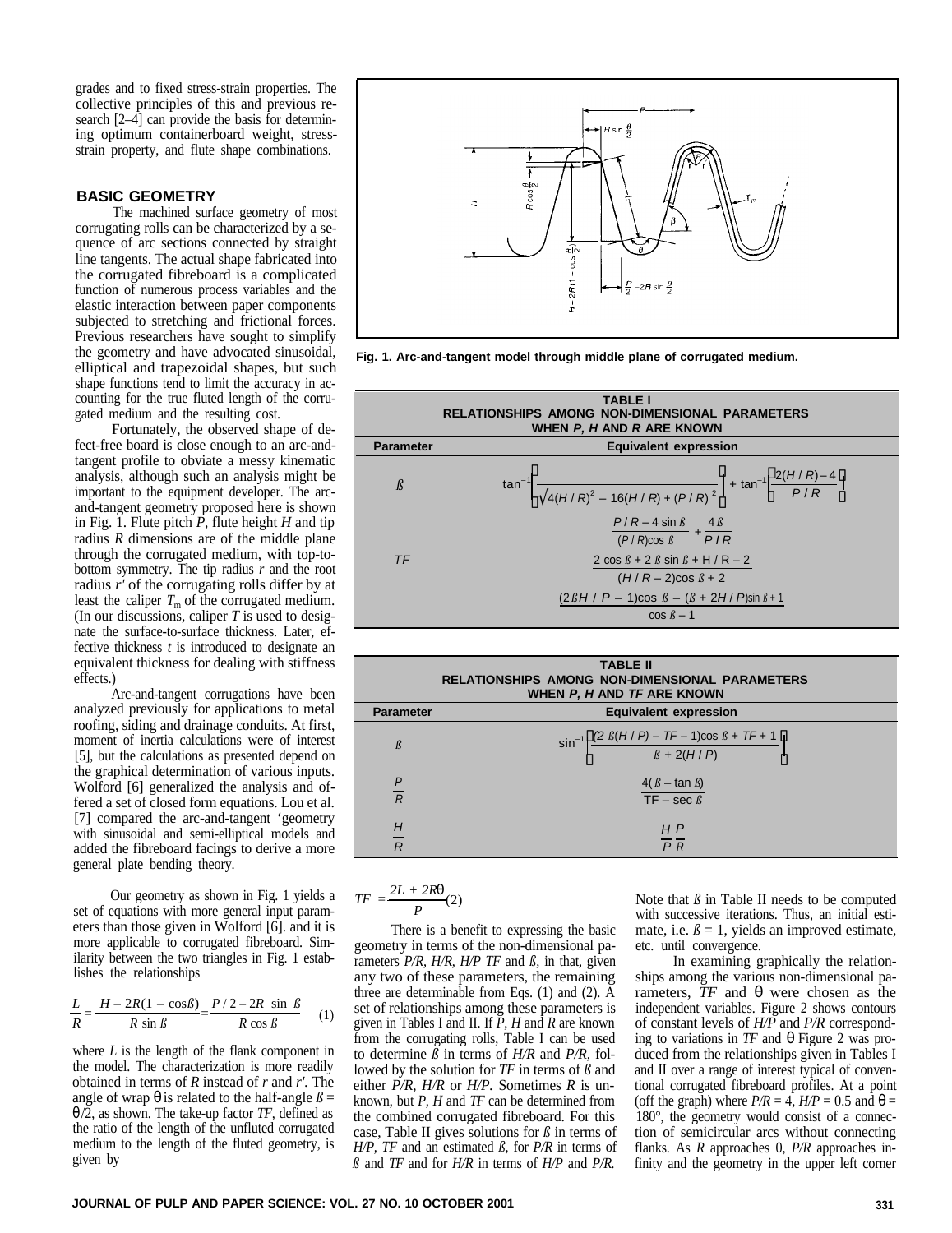



and  $q$  in arc-and-tangent model.  $q$ 

Fig. 2. Contours of constant levels of H/P and P/R corresponding to TF Fig. 3. Contours of constant levels of H/P and H/R corresponding to TF and *q* in arc-and-tangent model.

of Fig. 2 approaches an increasingly large triangular shape without arcs. Figure 2 readily shows what geometry must change to reduce *TF,* in order to reduce the amount and cost of corrugated medium for instance. Figure 3 shows contours of constant levels of *H/R.* 

Typical flute profiles are given in Table III. These profiles were obtained by fitting our arc-and-tangent model to the caliper  $T<sub>b</sub>$  data on combined corrugated fibreboard in McKee et al. [8] in combinations of four material grades and three flute sizes. A more complete discussion of this is given in the Appendix. In the analyses of choosing an optimum profile, as presented in the following sections of this report, the C-flute profile in Table III was used as a standard or reference profile.

#### **RUNNABILITY**

Before any flute profile can be considered, the corrugator must be able to run. Hoke and Gottsching [9] examined the effect of fluting geometry on the frequency of mechanical fractures occurring in the medium during corrugation. They found that increasing *q* increases the frictional forces during corrugation and causes a higher frequency of fractures to occur in the flute flank. These researchers also found that reducing *r* increases the bending stress around the flute tip in the medium and leads to more flute breaks at that point.

Predictions based on these data [9] and applied to our standard profile are given in Fig. 4, which shows the frequency of corrugation breaks, relative to the frequency of breaks at the reference profile, for eight flute profiles. The standard profile lies at the intersection of contour  $H/P = 0.48$  and contour  $P/R = 4.92$ . Along the contour  $H/P = 0.48$ , *H* and *P* were fixed while *R* varied among four profiles, as indicated by the corresponding four points. Along the contour  $P/R = 4.92$ , *P* and *R* were fixed while *H* varied. Lastly, along the contour  $H/R = 2.36$ , *H* and *R* were fixed while *P* varied.

It can be inferred from Fig. 4 that geometry obtained by either reducing *H* or increasing *P,* while fixing *R,* reduces *TF* and the associated

| <b>TABLE III</b><br><b>TYPICAL FLUTE PROFILES</b> |                      |                      |                      |                         |                      |                      |                   |  |  |  |
|---------------------------------------------------|----------------------|----------------------|----------------------|-------------------------|----------------------|----------------------|-------------------|--|--|--|
| <b>Flute</b>                                      | P<br>(mm)            | Н<br>(mm)            | TF                   | H/P                     | P/R                  | H/R                  | $\overline{O}$    |  |  |  |
| A<br>С<br>B                                       | 8.47<br>7.21<br>6.35 | 4.57<br>3.46<br>2.54 | 1.56<br>1.48<br>1.36 | 0.540<br>0.480<br>0.400 | 5.78<br>4.92<br>4.33 | 3.12<br>2.36<br>1.73 | 123<br>124<br>119 |  |  |  |

cost and also favourably reduces the frequency of corrugation breaks. In contrast, reducing *R,*  while fixing *P* and *H,* to obtain a lower *TF* adversely increases the frequency of breaks.

### **EDGE CRUSH STRENGTH**

The stress-strain properties of the linerboard and corrugated medium components constituting 10 flute and grade combinations of corrugated fibreboard were predicted as described in the Appendix. Comparisons between average experimental edgewise crush test (ECT) strength and the strength predictions based on those properties are given in Table V in the Appendix. The nominal 205  $g/m<sub>s</sub><sup>2</sup>$  (42 lb/ 1000  $\text{ft}^2$ ) facings, a nominal 127 g/m<sup>2</sup> (26)  $1b/1000$  ft<sup>2</sup>) corrugated medium and their respective stress-strain properties representing the 1.38 MPa (200 lb) series of corrugated fibreboard components were considered as standard or reference paper properties and ECT strength was calculated for various fluting geometry using the model in [4]. (Note: In this paper, pound units rather than pounds per square inch are used for bursting strength to be consistent with the original McKee et al. [8] data.)

The ECT strength of our standard profile composed of our standard components was predicted to be 8.15 kN/m (Table V). Figure 5 shows contours of constant levels of ECT strength, normalized with respect to ECT strength at the standard profile, for other *TF* and *q* combinations. The material properties and paper basis weights remain fixed for all profiles. For instance, at coordinates *TF* = 1.48 and  $q = 124^{\circ}$ , i.e. our C-flute profile standard, Fig. 5 shows that ECT strength differs by 0% from the

standard condition, an obvious result. For the A-flute profile with  $TF = 1.56$  and  $q = 123^{\circ}$ (Table III), Fig. 5 shows that ECT strength differs by -4.9% from the standard condition. This is the same result obtained if the predicted ECT strength of 7.75 kN/m for the 200 lb Aflute fibreboard in Table IV is compared directly with the 8.15 kN/m ECT strength at the standard profile (Table V).

This interesting example shows a case where ECT strength actually decreases with the addition of material in switching from C-flute to A-flute. The mechanism of failure by local buckling that explains this result was the subject of a previous research study [2]. In a later study [3], we showed how increasing the initial modulus of elasticity of a containerboard component can, under certain conditions, also reduce ECT strength.

Figure 5 was produced with  $R = 1.52$ mm, but it can be applied to other scales of geometry proportional to *P, H* and *R* provided that the same material stress-strain properties prevail. To this end, contours of constant levels of *H/P* are superimposed in Fig. 5. Note that the ECT strength of profiles in the upper left corner of Fig. 5 diminishes to zero (i.e. 100% strength reduction from standard condition) because, as *P* and *H* approach infinity at those profiles, with *R* fixed, the local buckling strength of the corrugated fibreboard structure approaches zero.

#### **BENDING STIFFNESS**

Bending stiffness *El* data on the 10 flute and grade combinations of corrugated fibreboard are given in Table V of the Appendix. For a narrow corrugated fibreboard beam, the model we use for *EI* is the sum of linerboard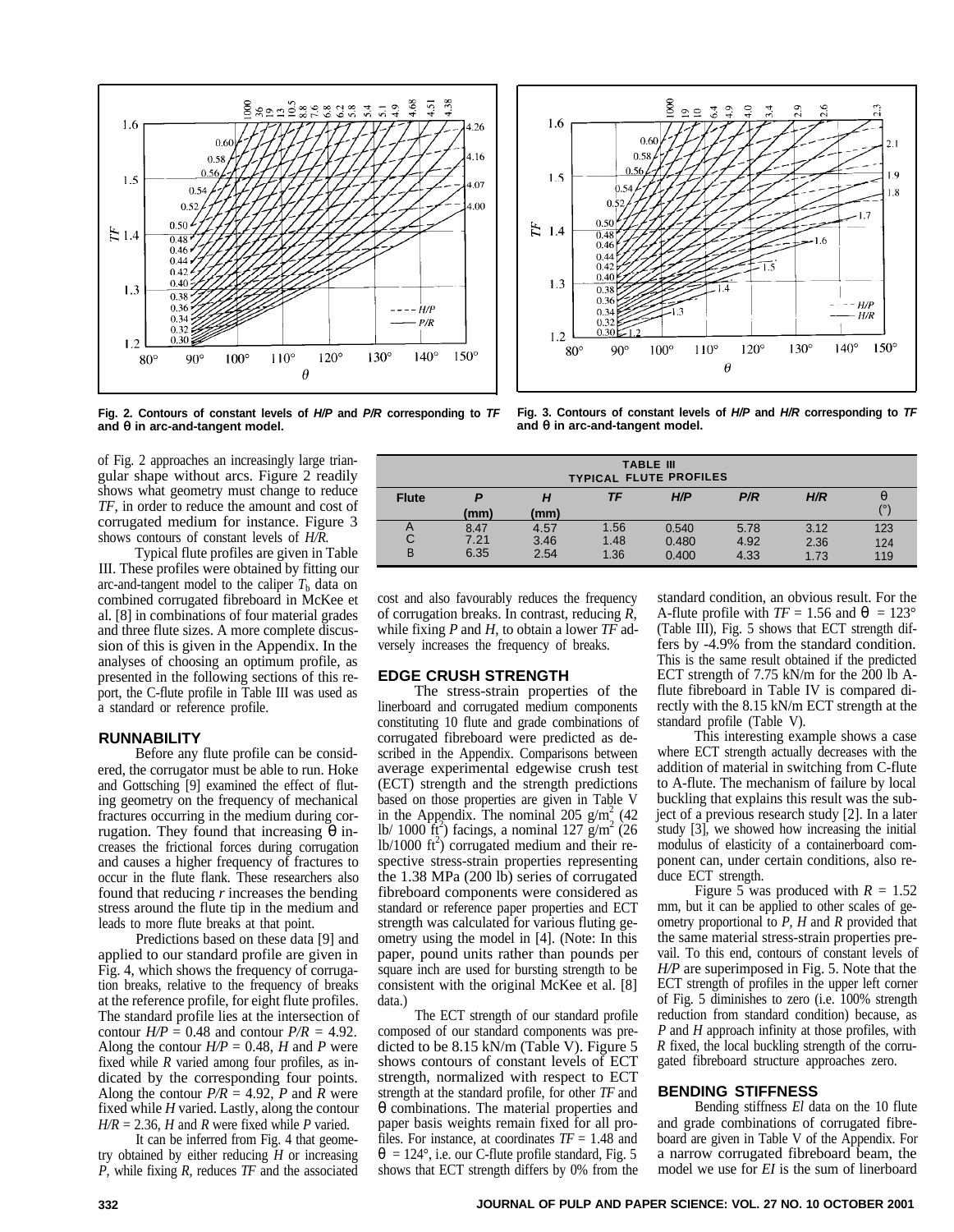

**numbers correspond to their relative fracture frequencies. culations.** 

and corrugated medium *EI* components in the direction of bending as given by

$$
El = E_1 I_1 + E_m I_m \tag{3}
$$

where  $E_1$  and  $E_m$  are initial moduli of elasticity in the direction of strain of linerboard and medium material, respectively, and  $I_1$  and  $I_m$  are moment of inertia expressions for the combined linerboard facings and the corrugated medium, respectively. Expressions for determining  $I_1$  and  $I_m$  are given in Table IV where they are normalized with respect to the combined board *P* and to either the linerboard caliper  $T_1$  or the medium caliper  $T_m$ . The expression for  $I_m$  is further divided into expressions  $I_f$  and  $I_t$  for the flute flank and tip components, respectively. For brevity we have omitted the derivation of these expressions, obtainable from [7], and have simply manipulated the expressions into a form with nondimensional inputs.

As written, Eq. (3) is applicable when bending occurs in the cross-machine direction (CD), i.e. when the flutes are aligned with the length of the beam. The  $I_m$  components in Table IV are relevant to this case only. With machinedirection (MD) bending, the stiffness contributed by the corrugated medium is negligible and the second term in Eq. (3) can thus be ignored. Calculations of *EI* for the combined boards represented in Table V revealed that the

corrugated medium contributes around 6–13% to the total combined board stiffness, depending on the flute profile and grade.

The predicted *El* levels in Table V were determined for MD and CD bending from the moment of inertia effects contributed by only the facings, i.e.  $EI = E_1 I_1$ , which enabled us to estimate the extensional stiffness of the facing material. Details on this estimation process are given in the Appendix. The *EI* of corrugated



**Fig. 4. Frequency of fractures occurring in corrugated medium rela- Fig. 5. Contours of constant levels of ECT strength (expressed as per**tive to frequency of fractures observed for a standard profile, for eight centage of difference from standard profile) and contours of constant<br>flute profiles. Contours of constant levels of *H/P, P/R* and *H/R* specify le **the profile geometry. Points correspond to eight specific profiles and erties are fixed at standard conditions and** *R* **= 1.52 mm in all ECT cal-**

fibreboard with our standard profile and standard materials is predicted to be 14.04 Nm for MD bending and 5.92 Nm for CD bending (Table V). The geometric mean stiffness  $EI_{gm}$  = 9.12 Nm. If the corrugated medium is included, the more accurate  $EI_{gm} = 10.2$  Nm.

Figure 6 shows contours of constant levels of  $EI_{\text{gm}}$ , normalized with respect to the  $EI_{\text{gm}}$ , at the standard profile, for other *TF* and *q* combinations. Calculations are based on Eq. (3). As

|                                                                               | <b>TABLE IV</b><br>IMENSIONAL MOMENT OF INERTIA COMPONENTS                                                                                                                                                                                                 |
|-------------------------------------------------------------------------------|------------------------------------------------------------------------------------------------------------------------------------------------------------------------------------------------------------------------------------------------------------|
| Term                                                                          | <b>Equivalent expression</b>                                                                                                                                                                                                                               |
| $\frac{7}{PT_1^3}$                                                            | $rac{1}{2} \left( \frac{T_b}{T_1} - 1 \right)^2 + \frac{1}{6}$                                                                                                                                                                                             |
| $\frac{I_t}{PT_m^3}$                                                          | $\frac{R}{P}\left(\left(4\left(\frac{R}{T_m}\right)^2+1\right)\frac{\sin\theta+\theta}{4}+\left(12\left(\frac{R}{T_m}\right)^2+1\right)\left(\frac{H}{R}-2\right)\frac{\sin\beta}{3}+\left(\frac{R}{T_m}\right)^2\left(\frac{H}{R}-2\right)^2\beta\right)$ |
| $\chi$                                                                        | $\frac{R}{T_m} \left( \frac{1}{2} \frac{P}{R} T F - \theta \right)$                                                                                                                                                                                        |
| $\frac{f_{\text{f}}}{PT_{\text{m}}^3}$ $\frac{f_{\text{m}}}{PT_{\text{m}}^3}$ | $\frac{1}{6}$ $\frac{1}{p}$ $\left(x^3 \sin^2 \beta + x \cos^2 \beta\right)$                                                                                                                                                                               |
|                                                                               | $\frac{7t}{PT_2^3} + \frac{7t}{PT_3^3}$                                                                                                                                                                                                                    |

| <b>TABLE V</b>                                                                               |                     |                     |      |       |        |       |       |         |       |            |        |        |        |        |
|----------------------------------------------------------------------------------------------|---------------------|---------------------|------|-------|--------|-------|-------|---------|-------|------------|--------|--------|--------|--------|
| <b>MECHANICAL PROPERTIES OF</b><br><b>CORRUGATED</b><br><b>COMBINED</b><br><b>FIBREBOARD</b> |                     |                     |      |       |        |       |       |         |       |            |        |        |        |        |
| <b>Flute</b>                                                                                 | BW<br><b>Series</b> |                     |      | E/MD  |        |       | E/CD  |         |       | <b>ECT</b> |        |        |        |        |
|                                                                                              | (lb)                | (g/m <sup>2</sup> ) | exp. | pred. | diff.  | exp.  | pred. | diff.   | exp.  | pred.      | diff.  | exp.   | pred.  | diff.  |
|                                                                                              |                     |                     | (mm) | (mm)  | $(\%)$ | (Nm)  | (Nm)  | $(\%)$  | (Nm)  | (Nm)       | (%)    | (kN/m) | (kN/m) | (%)    |
| A                                                                                            | 175                 | 366                 | 5.13 | 5.18  | 0.9    | 21.24 | 20.76 | $-2.3$  | 9.08  | 9.09       | 0.0    | 7.29   | 7.06   | $-3.1$ |
|                                                                                              | 200                 | 410                 | 5.23 | 5.22  | $-0.2$ | 22.71 | 23.15 | 1.9     | 9.72  | 9.76       | 0.5    | 7.92   | 7.75   | $-2.0$ |
|                                                                                              | 275                 | 674                 | 5.54 | 5.50  | $-0.7$ | 28.81 | 30.51 | 5.9     | 15.93 | 16.13      | 1.3    | 10.53  | 11.09  | 5.3    |
| C                                                                                            | 175                 | 366                 | 4.14 | 4.07  | $-1.7$ | 12.43 | 12.56 | 1.0     | 5.54  | 5.50       | $-0.7$ | 7.43   | 7.53   | 1.4    |
|                                                                                              | 200                 | 410                 | 4.06 | 4.11  | 1.2    | 14.91 | 14.04 | $-5.9$  | 6.09  | 5.92       | $-2.8$ | 7.72   | 8.15   | 5.6    |
|                                                                                              | 275                 | 674                 | 4.52 | 4.39  | $-3.0$ | 20.56 | 18.80 | $-8.6$  | 10.06 | 9.94       | $-1.2$ | 11.03  | 11.28  | 2.2    |
|                                                                                              | 350                 | 879                 | 4.45 | 4.60  | 3.5    | 23.50 | 23.50 | 0.0     | 8.65  | 8.65       | 0.0    | 13.27  | 12.77  | $-3.8$ |
| B                                                                                            | 175                 | 366                 | 3.02 | 3.15  | 4.1    | 6.15  | 7.30  | 18.8    | 3.13  | 3.20       | 2.1    | 7.60   | 7.59   | $-0.2$ |
|                                                                                              | 200                 | 410                 | 3.15 | 3.19  | 1.4    | 7.93  | 8.19  | 3.3     | 3.30  | 3.46       | 4.7    | 8.27   | 8.16   | $-1.3$ |
|                                                                                              | 275                 | 674                 | 3.63 | 3.46  | $-4.6$ | 12.88 | 11.21 | $-13.0$ | 6.27  | 5.93       | $-5.5$ | 11.42  | 11.14  | $-2.5$ |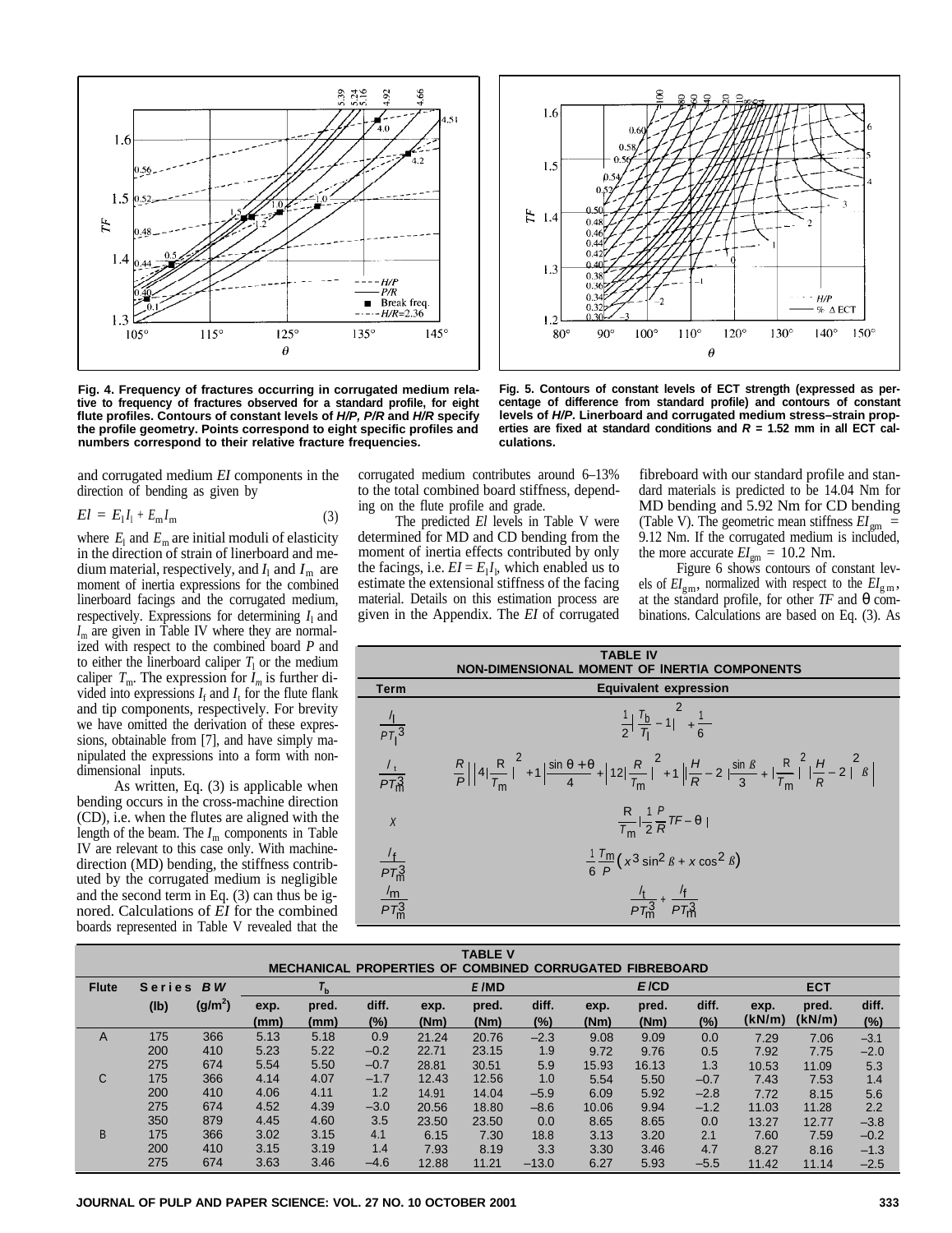

Fig. 6. Contours of constant levels of ECT strength and  $El_{am}$  (expressed as percentage of dif**ference from standard profile). Linerboard and corrugated medium stress-strain properties are fixed at standard conditions and** *R* **= 1.52 mm in all calculations.** 

in the case of the ECT calculations, the material properties and paper basis weights remain fixed for all profiles. For the A-flute profile with *TF* = 1.56 and  $q = 123^\circ$  (Table II), for example, Fig. 6 shows that  $EI_{\text{gm}}$  differs by 66% from the standard condition. To enable Fig. 6 to be used to determine the strength and stiffness benefits in changing the flute profile, contours of constant levels of ECT strength are superimposed.

#### **CONCLUSION**

In this study, an arc-and-tangent model was used to represent the geometry of the fluted medium in a corrugated fibreboard structure. Formulas for translating corrugating roll geometry into dimensional inputs to a plate structure model are given. We provide a method for fitting models of fibreboard edgewise compression strength and bending stiffness to mechanical property data on the combined board and predicting average stress-strain properties of the components. Then, using a standard set of papers as inputs: these models were extrapolated to examine theoretically how performance and material savings are predicted to change for other arbitrary flute profiles. The



**Fig. 8. Variation of radius of curvature** *r* **of flute tip with combined board take-up factor**  *TF* **when flute height** *H* **= 4.57, 3.46 and 2.54 mm, corresponding to A-, C- and B-flute profiles, respectively, and corrugated medium caliper**  $T_m = 0.229$  mm.

results quantify how an optimum flute profile balances cost, runnability, strength and stiffness. Combining these results with previous research on fibre distribution and stress-strain properties can provide the basis for determining optimum containerboard weight, stress-strain property and flute shape combinations.

#### **APPENDIX**

In the study by McKee et al. [8], nine companies supplied corrugated fibreboard material in combinations of three flute sizes and four weight grades (series). The averages of the combined board caliper  $T<sub>b</sub>$ ,  $EI$  and ECT strength data for each flute and series combination are reported in Table V. The basis weights *BW* correspond to the minimum carrier requirements for the combined weight of facings, as were in effect at the time of the study.

The variation of  $T_b$  with *BW* (Fig. 7) leads to predictions of *H* for each flute. From the y-axis intercepts we obtain, assuming parallel regression lines,  $H + T_m = 4.81$ , 3.69 and 2.70 mm for A-, C- and B-flute, respectively,



**Fig. 9. Variation of bending stiffness of combined corrugated fibreboard in machine direction (MD) with parameter** *X* **from Eq. (4). Points are data from 3 flute sizes and 4 combined basis weights (***BW***) of facing material in grams per square metre. Lines are regressions through the origin. Slope of each line through data for each** *BW* **is linerboard extensional stiffness in MD.** 



**Fig. 7. Variation of average caliper** *T***b of** com **bined corrugated fibreboard with minimum combined facing basis weight required at**  time of study. Points are average  $T<sub>b</sub>$  levels for **three flute sizes [8] and lines are regression parallels.** 

and if the minimum carrier requirement for the corrugated medium that  $T_m = 0.229$  mm is applied, these intercepts predict respective flute heights  $(H)$  of 4.57, 3.46 and 2.54 mm.

Take-up factors for the A-, C- and Bflutes, representing the industry in general, were reported to be 1.56, 1.42 and 1.36, respectively [8]. The plots in Fig. 8 show how *r* varies with  $TF$  if the previous levels of  $H$  and  $T_m$  are held fixed. Implicitly, the plots yield *H/R* and thus *P/R.* If we represent all the flute profiles with a single  $r = 1.41$  mm, which is consistent with the magnitudes reported in Down [10], our model predicts levels of  $P = 8.47, 7.21$  and 6.35 mm for A-, C- and B-flutes, respectively, which are within the industry's specified tolerances [11]. Flute geometry is summarized in Table III.

Given the *El* and the extensional stiffness *Et* of a laminate, an effective thickness  $t = \sqrt{12 EI / Et}$  yields the same modulus of elasticity *E* for both bending and extension. In general  $t <$  *T*for paper. Substituting the expression for  $I_1$  of combined board (Table IV) into  $El$ of combined board and rearranging the terms lead to the formula

$$
EI \approx E_1 t_1 \left( \frac{(T_{\rm b} - T_1)^2}{2} + \frac{T_1^2}{6} \right) = E_1 t_1 X \tag{4}
$$



**Fig. 10. Variation of bending stiffness of combined corrugated fibreboard in crossmachine direction (CD) with parameter** *X*  **from Eq. (4). Points are data from 3 flute sizes and 4 combined basis weights (***BW***) of facing material in grams per square metre. Lines are regressions through the origin. Slope of each line through data for each** *BW* **is linerboard extensional stiffness in CD.**